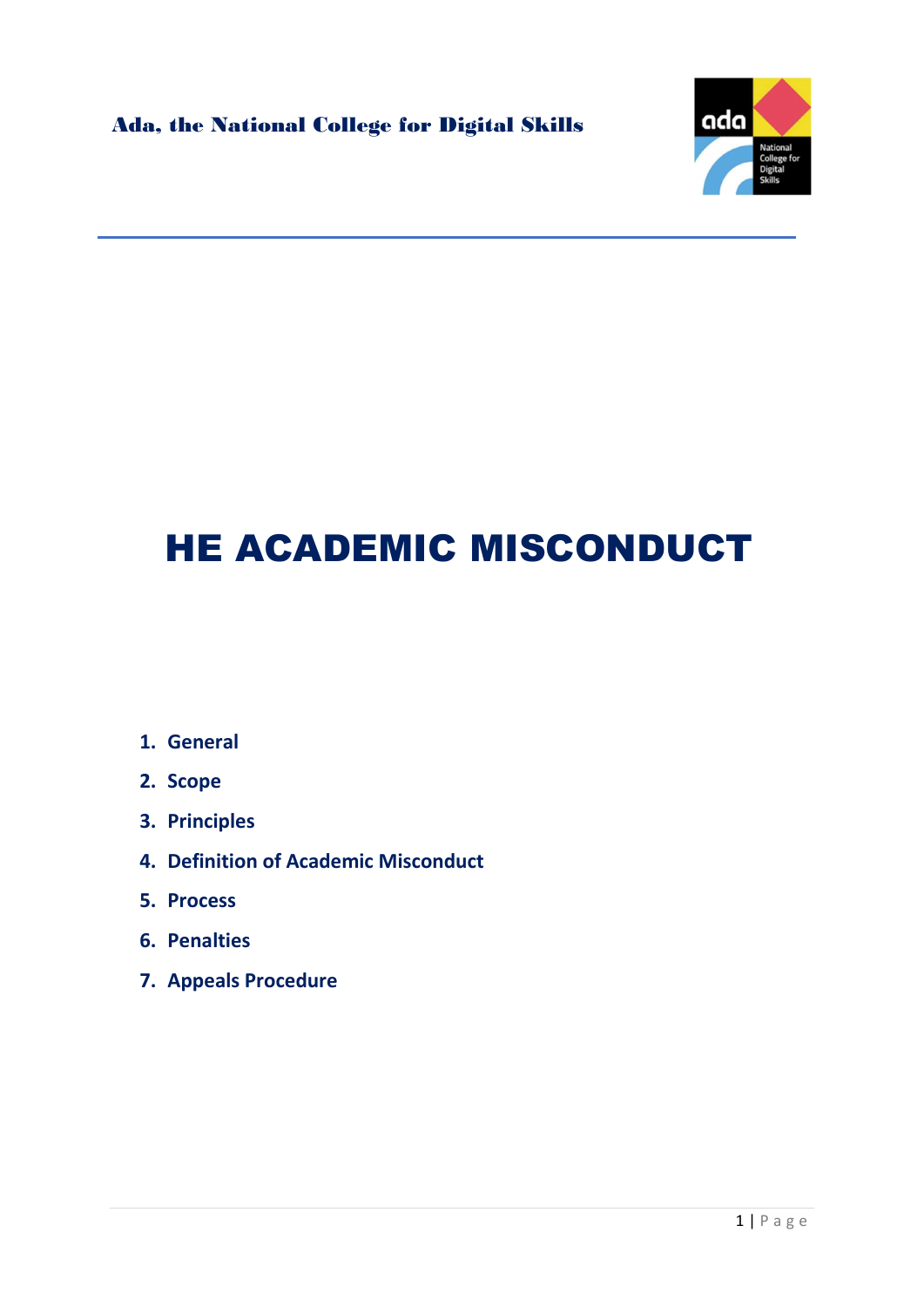#### 1 General

1.1 Ada College has a duty to maintain academic standards by ensuring the integrity of all aspects of the assessment process and is confirming that the regulations and policies governing the assessment of HE programmes at the College are fully and fairly implemented. To this end, Ada will act against any student who contravenes these regulations and policies, whether inadvertently or through negligence or deliberate intent, and who, by so doing, could gain unfair advantage over other students. This aligns with the Quality Assurance Agency for Higher Education's (QAA) Quality Code Advice and Guidance for assessment that institutions ensure that "students do not obtain credit or awards through any form of unacceptable academic practice relating to assessment."

1.2 The College also recognises its responsibility stated in the Quality Code advice and guidance to "implement effective measures to encourage students to develop and internalise academic values and good academic practice."

1.3 Academic misconduct is defined as any improper activity or behaviour by a student which may give that student, or another student, an unpermitted academic advantage in a summative assessment. In investigating and dealing with cases of suspected misconduct, the college will follow the approved policy and processes

#### 2 Scope

2.1 This policy applies to all students enrolled on HE programmes at the Ada College . It covers academic misconduct in any form of assessment including written examinations, assessed coursework (in whatever form the coursework might take) and oral/practical assessments.

2.2 There is no time limit beyond which academic misconduct will not be investigated. Suspected academic misconduct, whether discovered before or after graduation, will be investigated and dealt with in accordance with this policy. Where academic misconduct is proven after work has been formally assessed, this may lead to the withdrawal of credit previously ratified by Exam Board or withdrawal of a conferred award.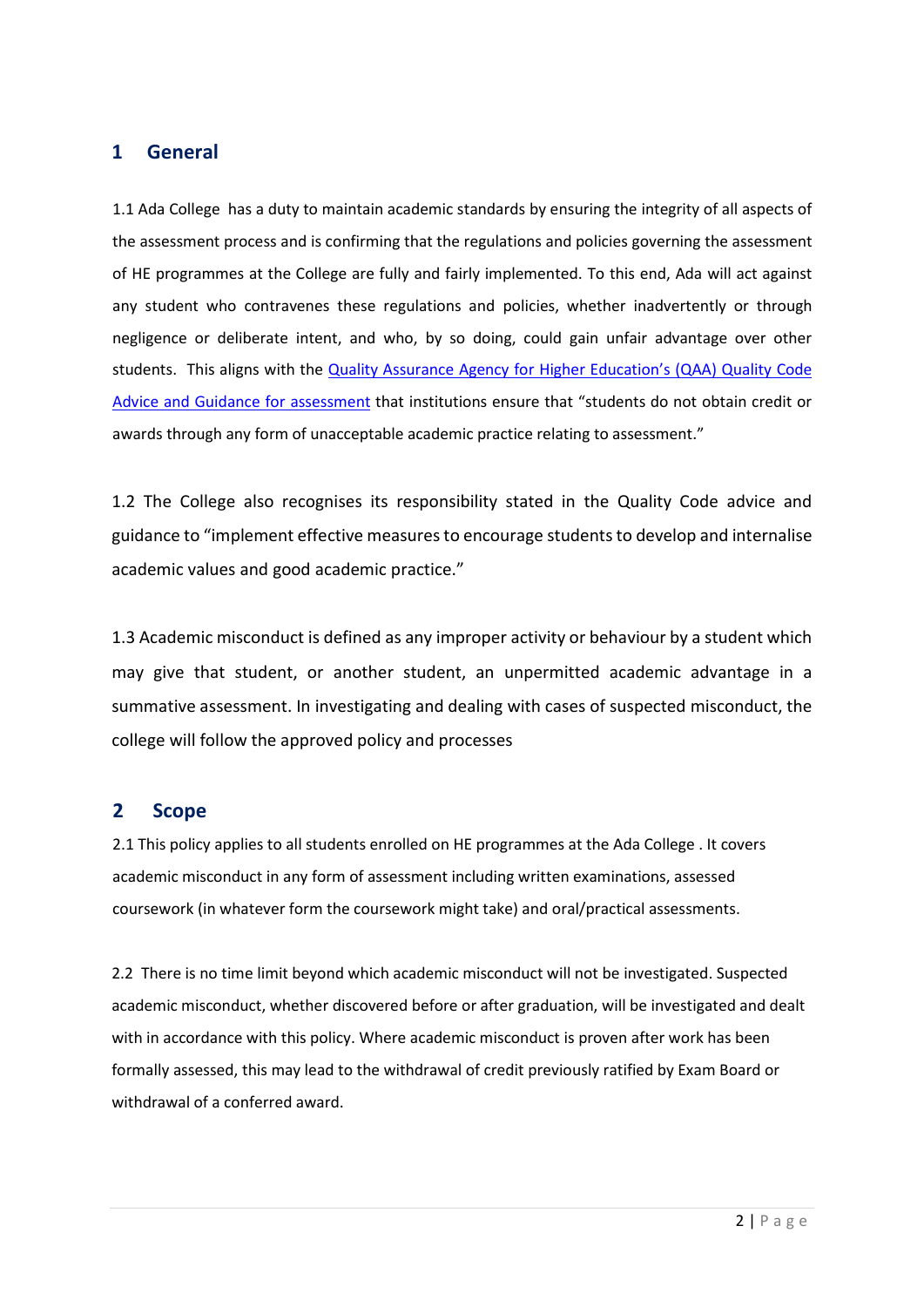2.3 In addition to consideration under this policy, all proven offences of academic misconduct by students on courses leading to professional registration will be referred to the relevant Dean of School to consider whether further action should be taken under the Fitness to Practise Procedure.

#### 3 Principles

3.1 Ada College bases its Policy on the expectations and core practices of the UK Quality Code for Higher Education (2018) and the Office of the Independent Adjudicator (OIA) Good Practice Framework for Disciplinary Procedures (2018).

3.2 Academic integrity is the basis for ethical decision-making and behaviour in an academic context. This is reflected in norms of acceptable academic practice and is informed by the values of honesty, trust, responsibility, fairness, respect and courage.

3.3 Ada endeavours to ensure that all policies, procedures and guidance relevant to academic integrity are clear, accessible and actively promoted

3.4 Ada will work with students to strive towards early achievement of academic integrity. We recognise that students who are new to higher education will need some time to achieve this goal. For these early stages this policy reflects the intention to address poor academic practice through pedagogical, formative approaches.

3.5 Ada will support students so that they can take responsibility in the process of familiarisation with the rules governing assessment including conduct in examinations and the correct academic conventions for referencing and acknowledging the work of others.

3.6 Ultimately, it is the student's responsibility to avoid infringements of regulations and policies and to ensure that they have behaved with academic integrity. Ignorance of this policy cannot be used to excuse infringements.

3.7 Ada will act on all identified infringements of this policy whether inadvertently or through negligence or deliberate intent.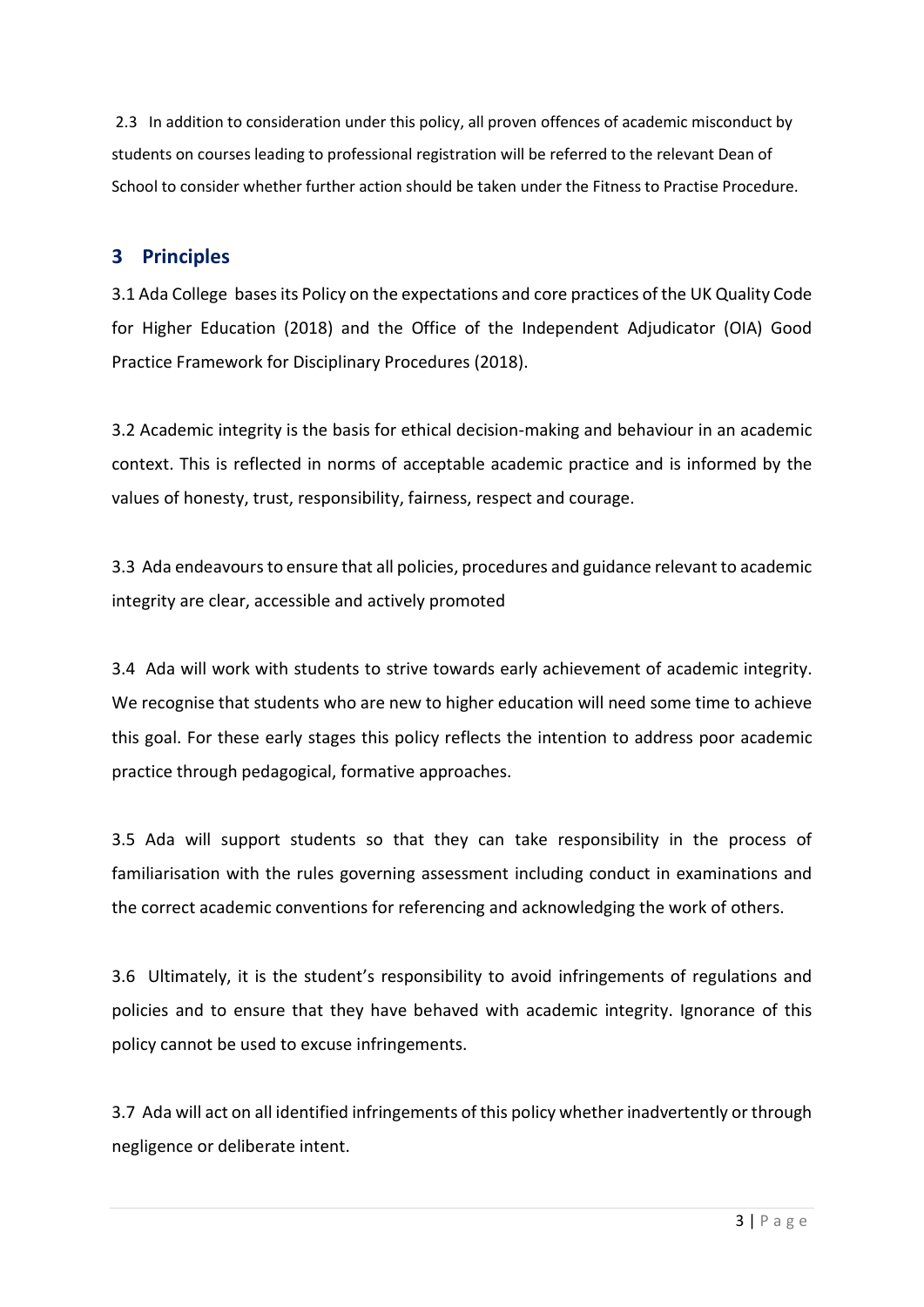3.8 Ada expects that all work submitted for assessment by students is the student's own work, without falsification of any kind.

3.9 Allegations of academic misconduct will be treated in the strictest confidence. No student will be recorded, or referred to, as having committed an academic misconduct offence until the full process (as detailed in section 5) has been completed and the allegation proven.

#### 4 Definition of Academic Misconduct

4.1 Ada employs the OIA definition of academic misconduct as provided in its good practice framework for disciplinary procedures: "Any action by a student which gives or has the potential to give an unfair advantage in an examination or assessment, or might assist someone else to gain an unfair advantage, or any activity likely to undermine the integrity essential to scholarship and research."

4.2 Academic misconduct typically falls under one of the following headings:

- Plagiarism
- Collusion
- Fabrication
- Cheating
- Failure to have ethical approval

#### Plagiarism

4.3 Plagiarism is defined as the presentation of another person's work or ideas as the student's own, without proper acknowledgement. This could be in direct copy or close paraphrase.

4.4 In the context of the policy, another person's work or ideas includes text, images (graphics, illustrations or photographs), designs, computer code, diagrams, data and formulae or any other representation of ideas (written, visual or oral) in print, electronic or other media, and may be from any published or unpublished source including books, journals, the internet, course handouts or another student's work.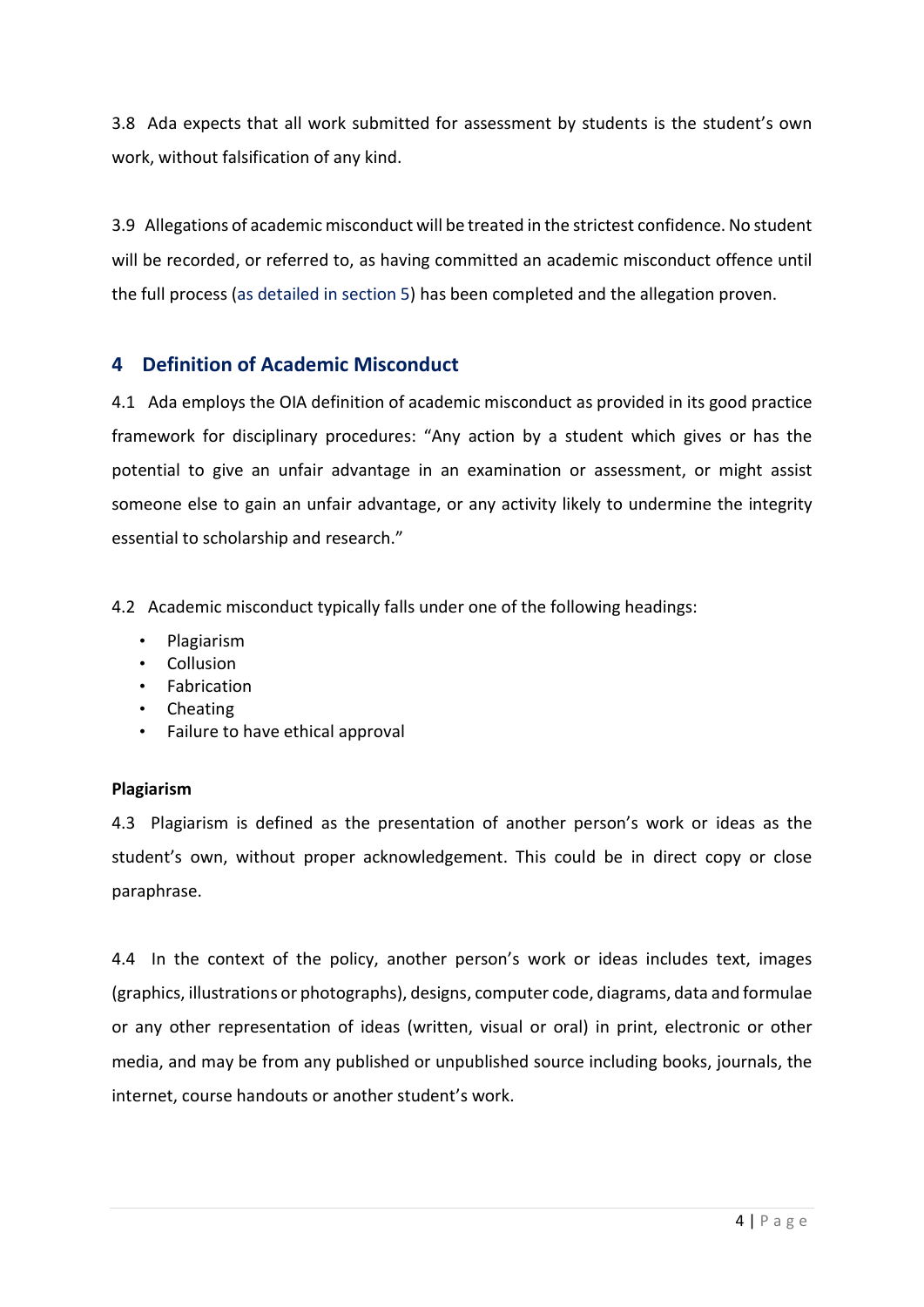4.5 Plagiarism can occur in examinations and/or coursework assessment which may take a variety of forms including, but not limited to, essays, reports, presentations, dissertations and projects.

4.6 The reproduction of a student's own previously submitted work, without acknowledgement, is regarded as self-plagiarism and will be treated in the same way as any other form of plagiarism.

#### Due Acknowledgement

4.7 It is not sufficient merely to list a source in an appended bibliography, or in the body of an assignment to express a general indebtedness. To avoid plagiarism, all sources must be specifically, precisely and accurately referenced in accordance with good academic practice.

4.8 When a source is directly quoted word-for-word, the passage quoted should be placed within quotation marks or indented and the source accurately referenced, in parenthesis, in a footnote, or in an endnote, according to a recognised system. There must be no ambiguity about where the quotation ends or begins.

4.9 The source of any data cited (e.g. figures, tables, charts) should be made explicit. When ideas, or an argument, are reproduced from a source in a general or paraphrased way, the source must be acknowledged. When submitted work is dependent upon a lecture or tutorial for its argument, this fact must be acknowledged.

4.10 In the case of group work submitted for assessment, the relevant module information will make clear whether the submission is collective or individual. In the case of a collective submission, indebtedness to sources must be acknowledged in the usual way, but it is not necessary for work to be attributed to individual members of the group. In the case of individual submissions resulting from group or collaborative work, it is the responsibility of each individual student to make sure that the submission is his or her own work. Acknowledgement should be made to the contribution of other members of the group when this is drawn upon.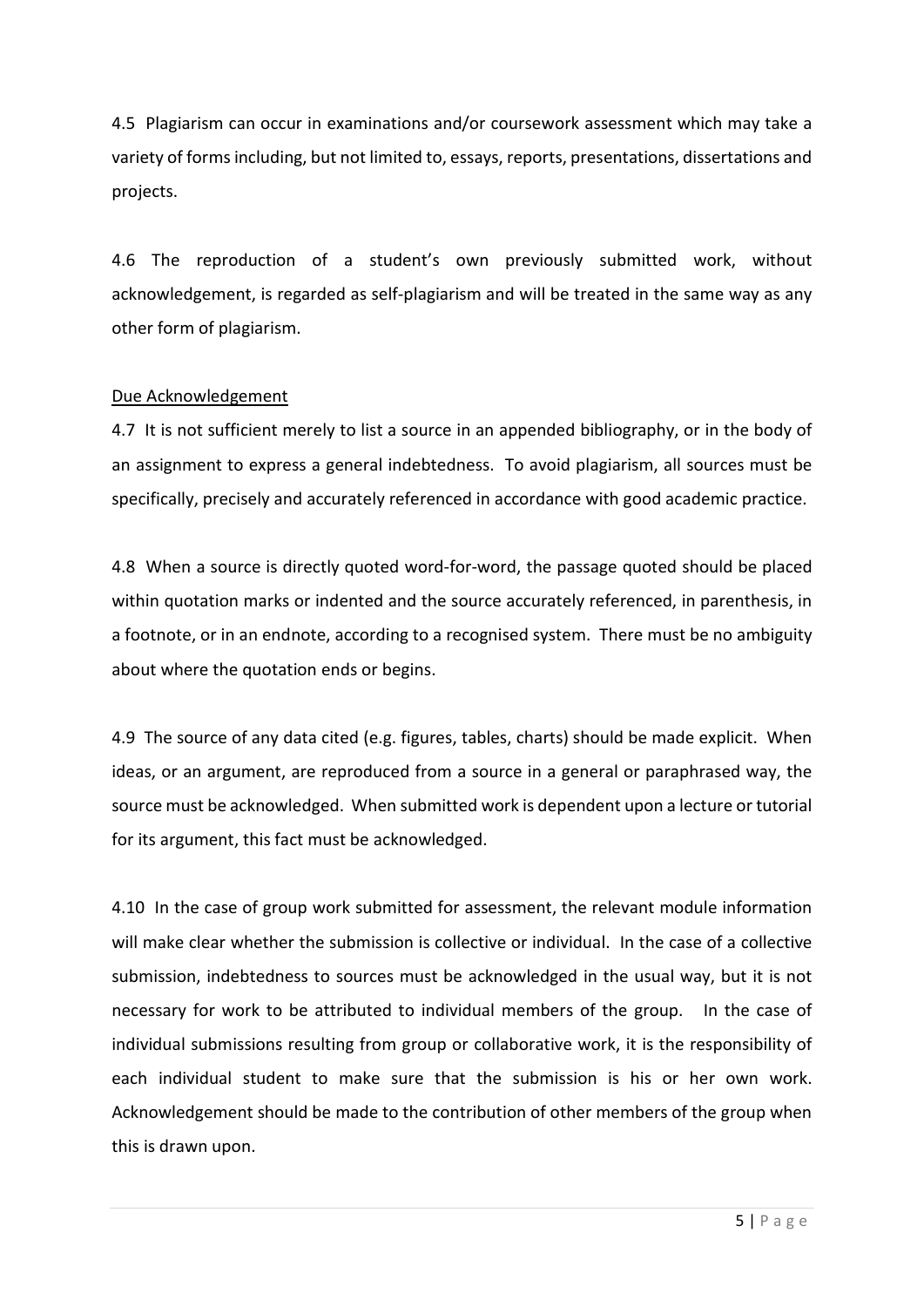#### **Collusion**

4.11 Collusion is the unauthorised co-operation between at least two people, normally with the intent to deceive. It can take the following forms:

- the conspiring by two or more students to produce a piece of work together with the intention that at least one passes it off as their own work.
- the willing provision of previously assessed work or examination questions and/or answers by one student to another student where it should be evident to the student providing the work that by so doing an advantage could be gained by the other student.
- In this case both students are guilty of collusion.

#### Fabrication

4.12 Fabrication is the invention, alteration or falsification of data and evidence that contributes towards assessment. This includes data such as: the origin and results of questionnaires; research data; certificated or portfolio evidence in claims for the recognition of prior learning; and entries and signatures in records of assessment of practice in the workplace.

#### Cheating

4.13 Cheating includes any behaviour which the student would reasonably know would interfere with the fair operation of the assessment process and could gain unfair advantage, such as:

- any transgression of the College examination room rules, as set out in the Examination's procedures.
- obtaining or seeking to obtain access to examination papers prior to an examination;
- behaviour in a manner likely to prejudice the chances of another student in an assessment;
- being party to an arrangement whereby a person other than the student would fraudulently represent them at an assessment;
- submitting a fraudulent claim for extenuating circumstances.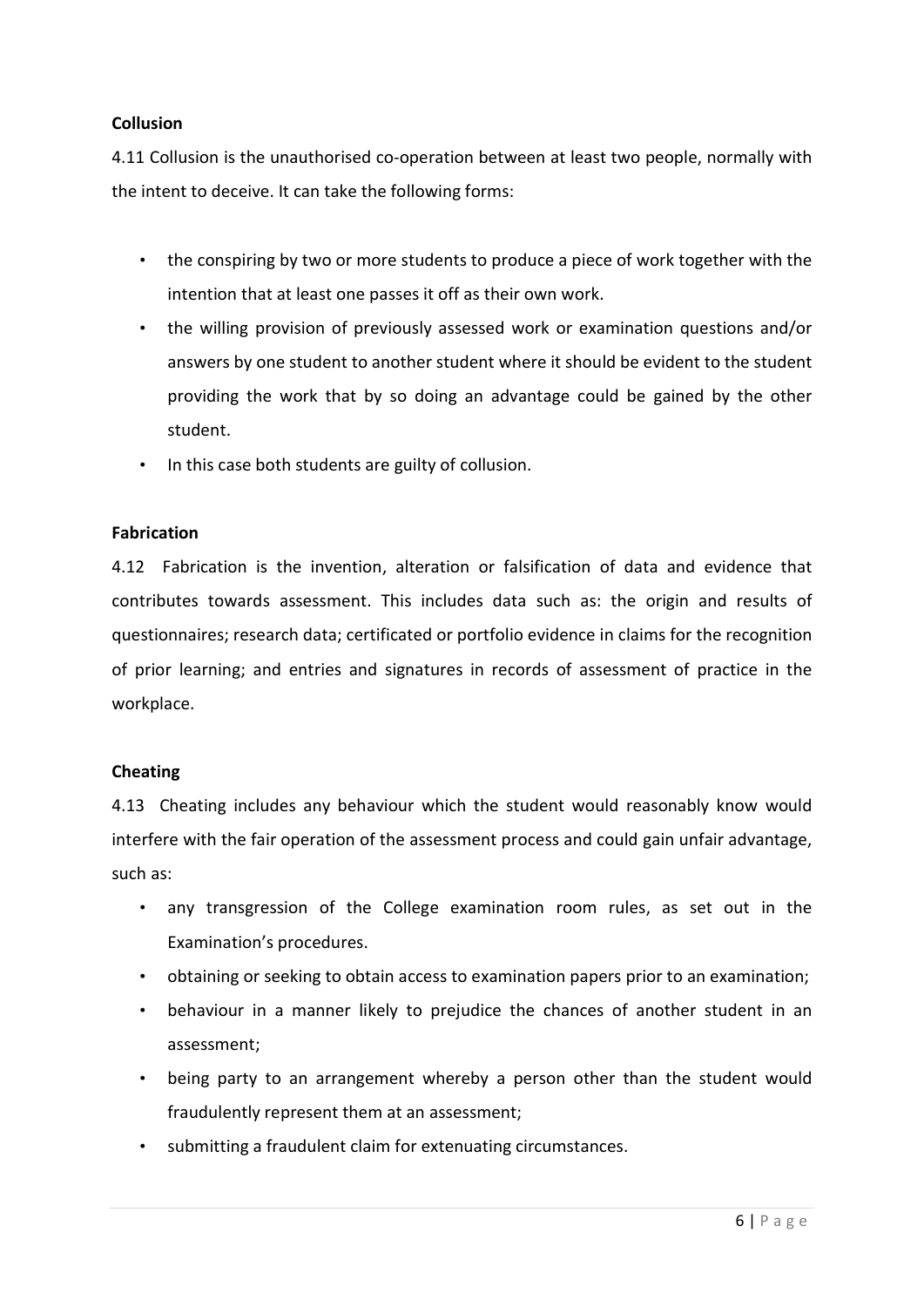#### 5 Process

5.1 All potential instances of poor academic practice or academic misconduct will require action.

5.2 In addition to the situations, where the suspected infringement is discovered by the Module Lead (for example in work submitted for a module they teach), all suspected infringements must be reported to the Module Lead for consideration before any allegation of academic misconduct is put to the student.

5.3 It is the responsibility of the person identifying the suspected infringement to clearly set out the nature of their suspicions and provide supporting evidence showing how and where the suspected infringement has taken place.

5.4 Where a marker suspects an infringement, they will, if appropriate, note on the student's work the nature of the alleged offence and report their concerns to the Course Leader

5.5 Where an invigilator suspects a student of infringing examination room rules or any other requirements relating to the conduct of the examination, they shall take the appropriate action as detailed in the Examinations' Procedures. A report of the incident should be provided to the Module Lead.

5.6 It is important for Moule Leads to be aware that in some instances, particularly in the early stages of a programme, it will not always be appropriate to proceed to a formal allegation. In particular, if the assessed work, or student's conduct, can be considered as poor academic practice then it should not normally be considered as a potential case of academic misconduct.

5.7 If the Module Lead decided that there is sufficient evidence that an offence may have been committed, they should:

a) complete the Allegation of Academic Misconduct form ( See Annex 1) with the following information: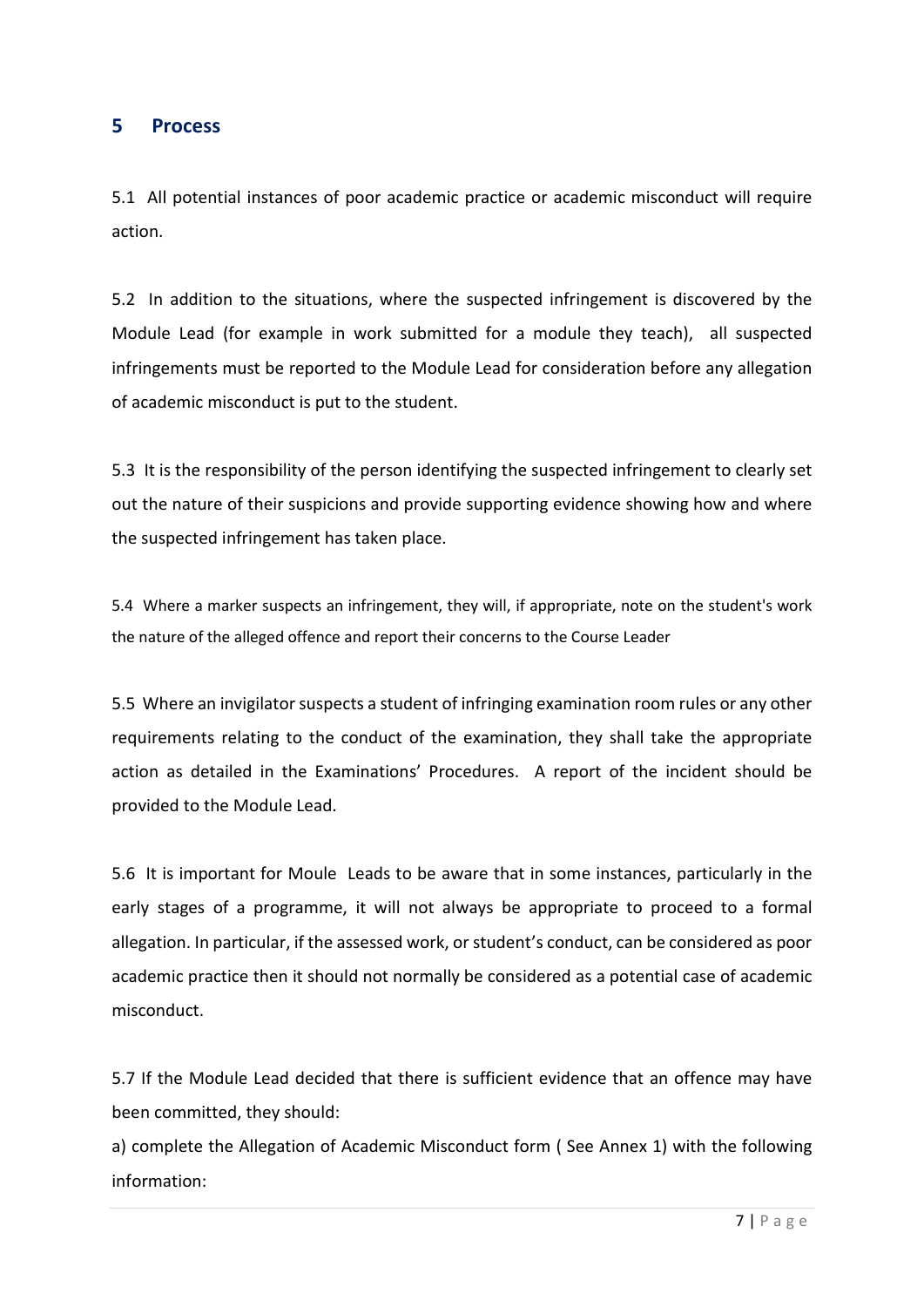- the student's name, ID number, level of study and programme details;
- module details, including information about the weighting of the component of assessment;
- the formal allegation to be put to the student;
- a summary of the alleged offence;

b) The completed Allegation of Academic Misconduct form and supporting documentation should be submitted to the Head of Degree Programmes (HoDP).

c) Upon receipt of the Allegation of Academic Misconduct form and supporting documentation from the Module Lead, HoDP will decide one of the following :

- 1. no further action should be taken because there is no evidence of academic misconduct.
- 2. the student should be given an informal warning
- 3. this is a serious offence which should proceed to a College Hearing.
- 5.8 If the HoDP decides that there is sufficient evidence that an offence may have been committed,

they shall proceed to a formal allegation, by writing to the student concerned to:

- i. put the allegation as defined by the Course Leader;
- ii. request confirmation of whether the student also wishes to attend a hearing to respond in person;
- iii. request a reply within ten working days of the date on which the letter is sent;
- iv. enclose a copy of this policy;
- v. enclose copies of any evidence or reports.

5.9 Where possible, every effort should be made to resolve the matter before the meeting of the Exam Board.

5.10 If no written reply to the allegation is received from the student within ten working days of the date on which the letter is sent, this is deemed to be acceptance of the allegation. In such cases, HoDP will refer the case to the Academic Misconduct Panel for consideration.

5.11 If the student replies accepting the allegation and does not wish to also respond in person, HoDP will still refer the case to the Academic Misconduct Panel for consideration

5.12 If the student replies denying the allegation, HoDP shall invite the student to attend a

hearing before the Academic Misconduct Panel. The student should be given at least five working days' notice of the meeting.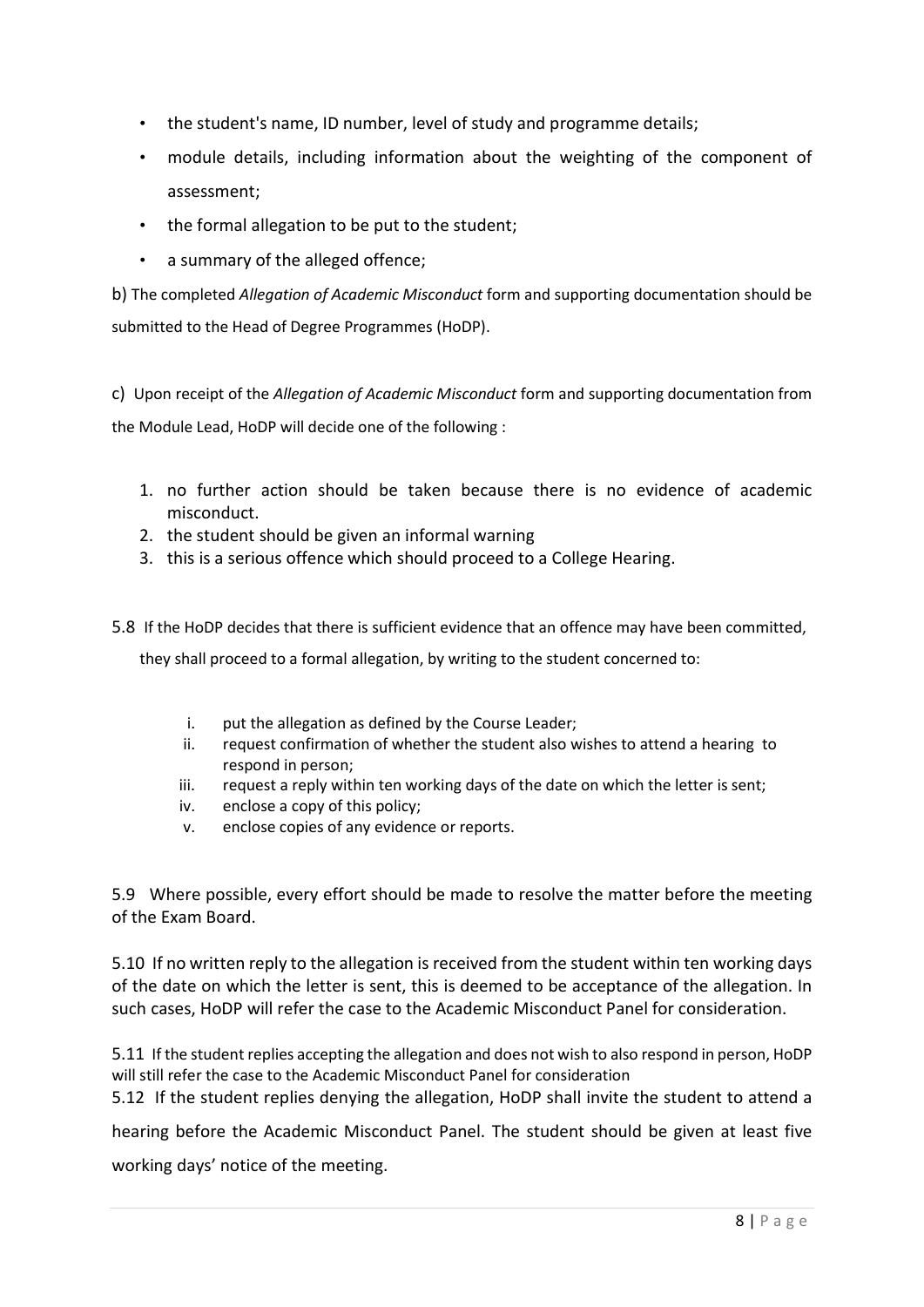#### Academic Misconduct Panel

5.13 The Academic Misconduct Panel (the Panel) shall comprise:

- i. Dean
- ii. Head of Degree Programmes
- iii. Two members of academic staff, including the Module lead putting the allegation

5.14 The decision of the Panel as to whether an offence has been committed is final and will be reported to the student and the Exam Board.

5.15 In determining the recommended penalty, the Panel will consider:

- the severity of the offence;
- the intent;
- whether it is a first or subsequent offence;
- the academic stage of the student;
- any mitigation;
- the proportionality of the penalty to the offence.

#### 6 Penalties

6.1 The College has based its penalties for academic misconduct on the work undertaken by plagiarismadvice.org and the AMBeR project.

6.2 The amount and extent of penalties , based on the AMBeR project are listed in Annex 2.

#### 7 Appeals Procedure

Students may appeal against the verdict of academic misconduct and/or the penalty imposed under the provisions of the Academic Appeals Procedure. This procedure is available on the College website.

| Policy Name:                                  |
|-----------------------------------------------|
| Author/Owner: Dean/ head of Degree Programmes |
| Date of Last Revision: October 2021           |
| Next Review Date: October 2022                |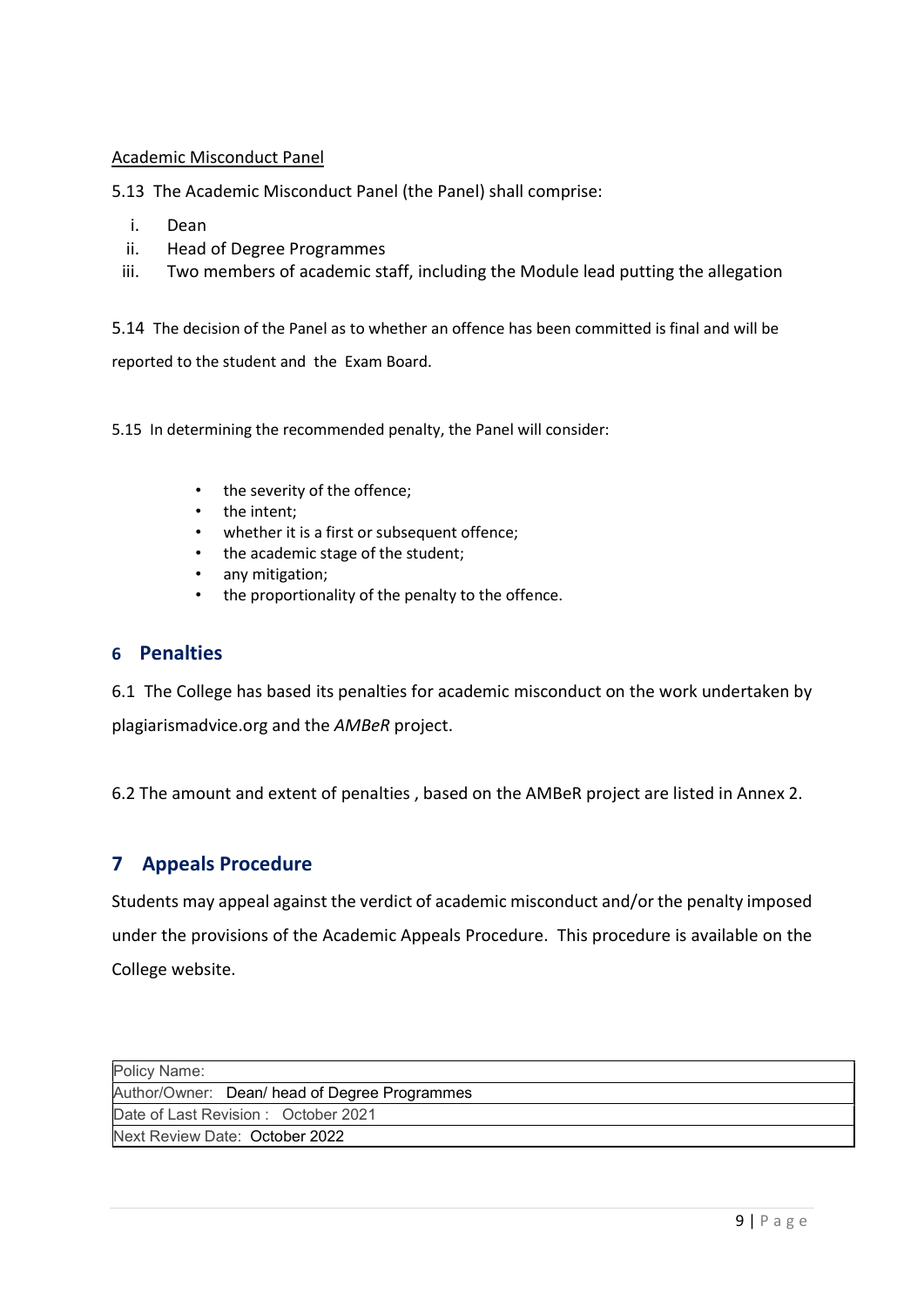#### Annex 1 :

#### Academic Misconduct Report Form

This form should be read and used in conjunction with the College's Academic Misconduct Procedure.

How to use the form :

#### Part A

Teaching staff who are marking summative assessments or invigilating examinations should use Part A of the form to record details of suspected academic misconduct and report these to the Head of Degree Programmes.

#### Part B

The Head of Degree Programmes should use the information in Part A to determine whether there was an intent to deceive, and whether the suspected case is minor or serious having regard to the guidance in the Academic Misconduct Procedure

This decision should be recorded in Part B.

 Where the Head of Degree Programmes decides to proceed to a hearing, Parts A and B should be sent to the student to help them understand the reasons for the hearing and to prepare for it.

#### Part C

Parts C1 and C2 of the form record the outcome of the Academic Misconduct hearing and the penalty applied, respectively.

After the hearing, all parts of the form will be sent to the student and the Board of Examiners to convey the outcome of the hearing.

Completed forms for cases which result in an admission of academic misconduct by the student, or a finding by an academic misconduct hearing that misconduct has occurred, will be kept on the student's file.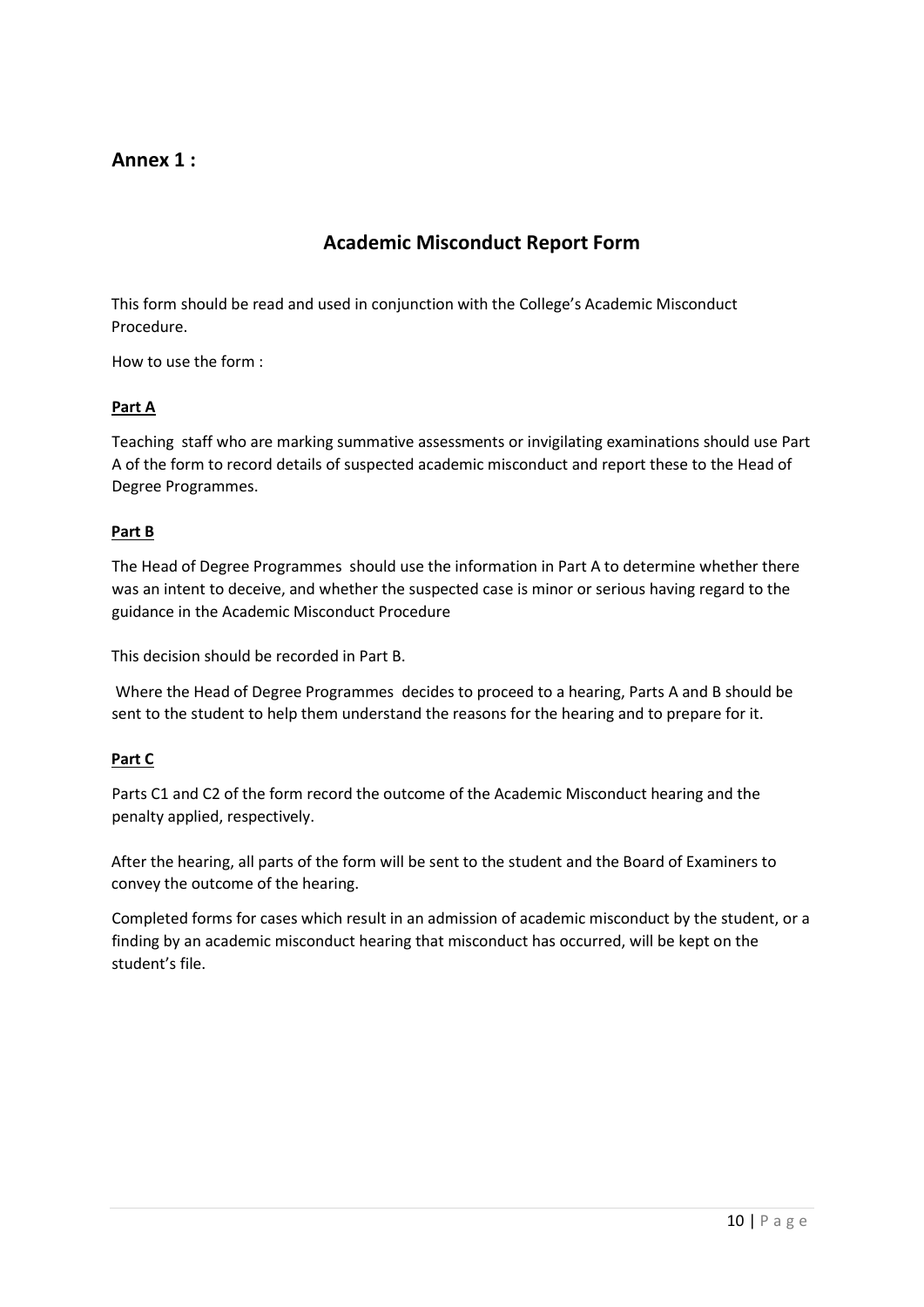#### Part A: details of the suspected academic misconduct

| Student name                                                                                                                                                                                                                   |  |               |                           | Student ID                   |  |  |
|--------------------------------------------------------------------------------------------------------------------------------------------------------------------------------------------------------------------------------|--|---------------|---------------------------|------------------------------|--|--|
| Academic year                                                                                                                                                                                                                  |  |               |                           | Cohort No.                   |  |  |
| Programme title                                                                                                                                                                                                                |  |               |                           | Programme level              |  |  |
| Module title                                                                                                                                                                                                                   |  |               |                           | Credit value                 |  |  |
| Assessment component                                                                                                                                                                                                           |  |               |                           | Component weighting %        |  |  |
| Name of member of staff<br>marking the assessment                                                                                                                                                                              |  |               |                           |                              |  |  |
| Type of academic misconduct suspected (please place an x in the relevant box)                                                                                                                                                  |  |               |                           |                              |  |  |
| Plagiarism                                                                                                                                                                                                                     |  | Theft of work |                           |                              |  |  |
| Collusion                                                                                                                                                                                                                      |  |               |                           | <b>Bribery and blackmail</b> |  |  |
| Fabrication of data                                                                                                                                                                                                            |  |               | <b>False declarations</b> |                              |  |  |
| Duplication                                                                                                                                                                                                                    |  |               | Misconduct in examination |                              |  |  |
| Commissioning                                                                                                                                                                                                                  |  |               | Other - please specify    |                              |  |  |
| Details of suspected academic misconduct. Please provide as much evidence as possible, appended to the<br>form if necessary, and bear in mind that this form may be seen by the student at the next stage of the<br>procedure. |  |               |                           |                              |  |  |
|                                                                                                                                                                                                                                |  |               |                           |                              |  |  |

Please send the completed Part A to the Head of Degree Programmes, who will use it to decide how to proceed.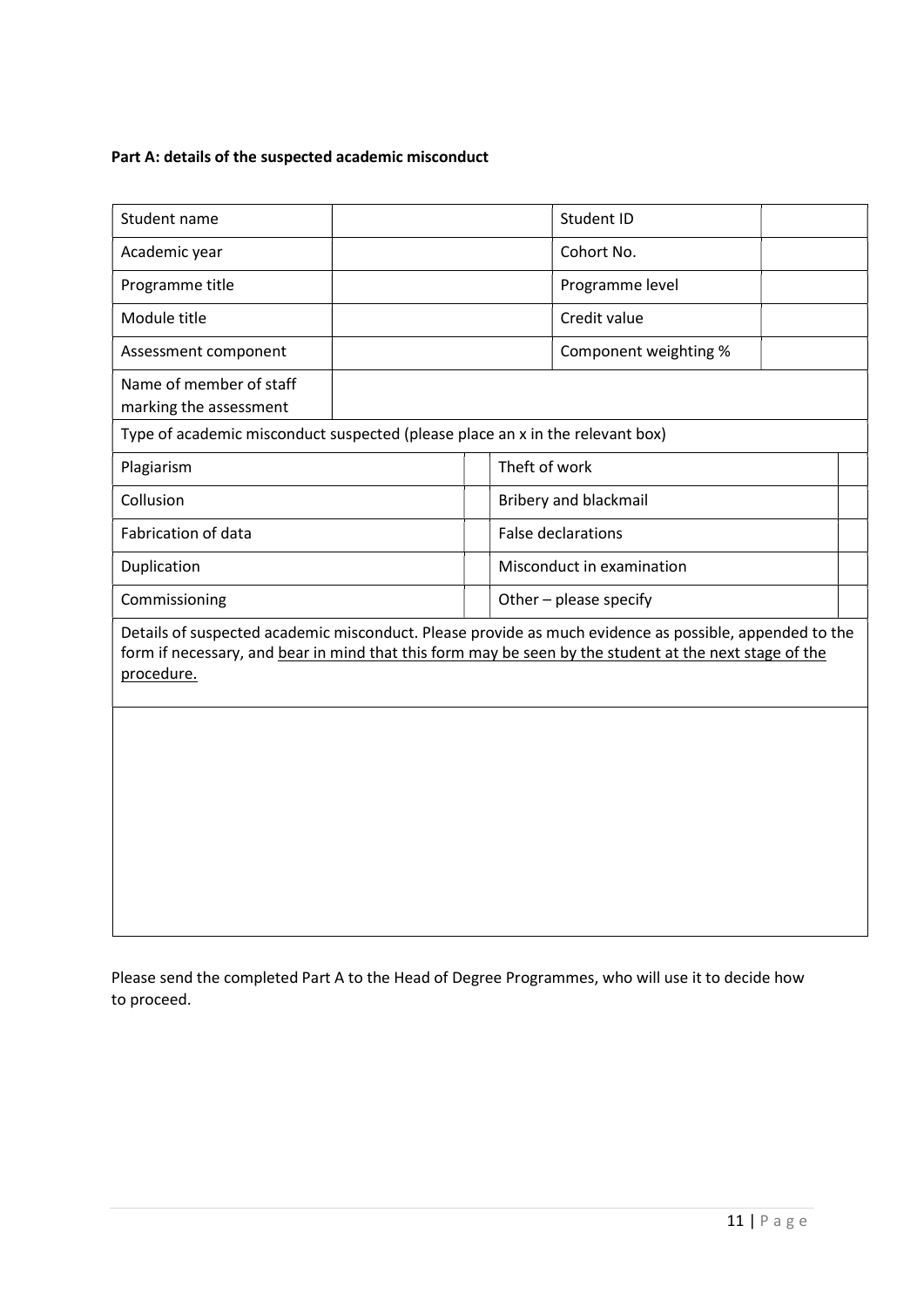#### Part B: Decision to give an informal warning or proceed to a hearing

This part of the form should be completed by the Head of Degree Programmes.

| Based on the information in Part A, and according to the College's Academic Misconduct Procedure, I have |
|----------------------------------------------------------------------------------------------------------|
| decided that                                                                                             |

| no further action should be taken because there is no<br>evidence of academic misconduct.                                                                                                   |  |
|---------------------------------------------------------------------------------------------------------------------------------------------------------------------------------------------|--|
| the student should be given an informal warning.                                                                                                                                            |  |
| this is a serious offence which should proceed to a<br>College Hearing.                                                                                                                     |  |
| Name of the Head of Degree Programmes                                                                                                                                                       |  |
| Where the decision is not to take any further action, please provide an explanation in the box beneath.<br>This may be used to provide feedback to the member of staff who raised the case. |  |

Please send the completed Parts A and B to Academic Services (apprenticeship@ada.ac.uk)

#### Part C1: Outcome of the Hearing

This part of the form should be completed by the member of staff supporting the hearing. The standard of proof required under this procedure is the balance of probabilities. This means that the panel has to be satisfied that, on the evidence available, academic misconduct was more likely to have occurred than not to have occurred.

In reaching its decision on whether academic misconduct has occurred, the panel should disregard the student's previous record of academic misconduct.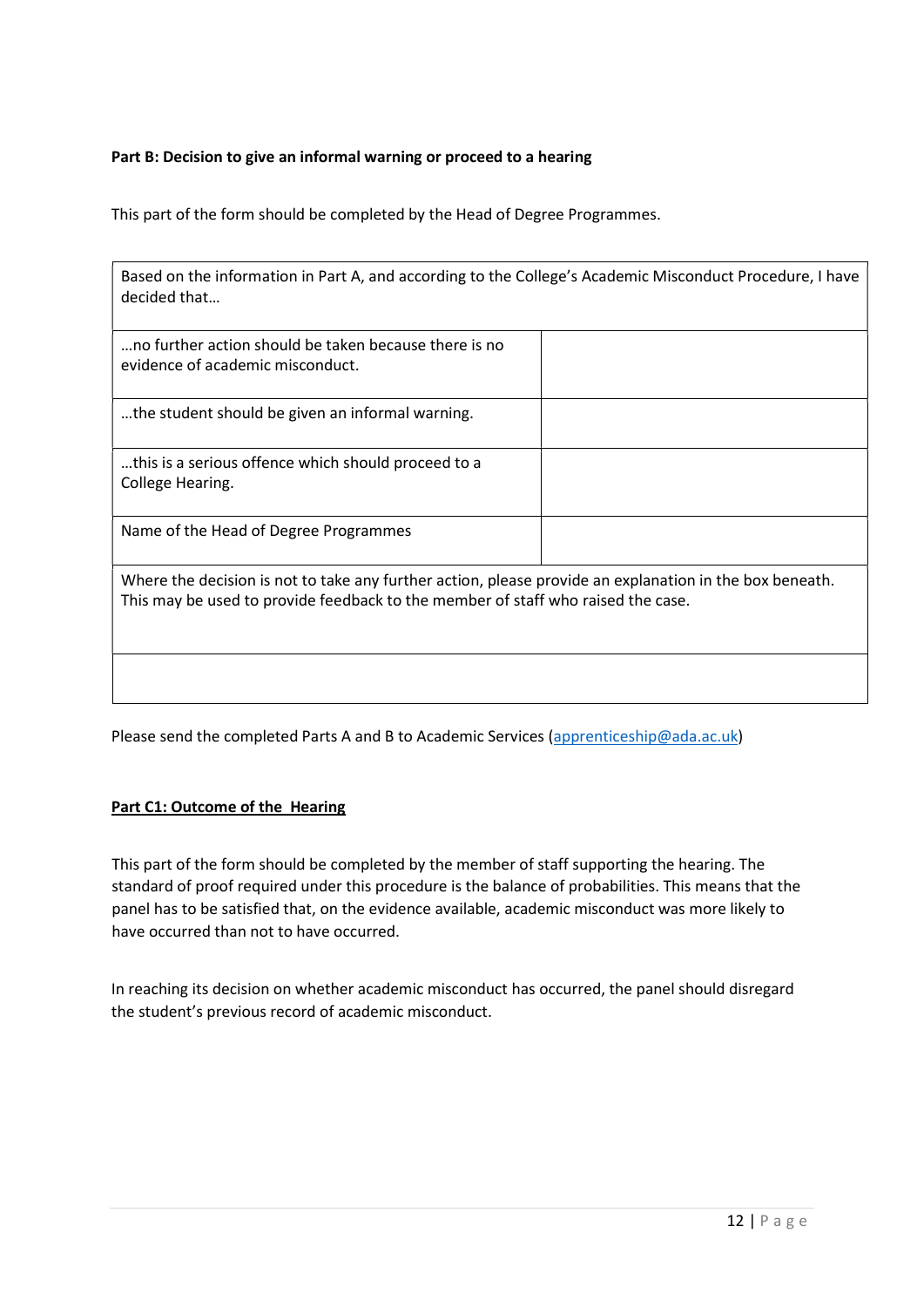| <b>College Hearing</b>                                                                                                                                                                                                 |                |  |
|------------------------------------------------------------------------------------------------------------------------------------------------------------------------------------------------------------------------|----------------|--|
| Date and time of the Hearing                                                                                                                                                                                           |                |  |
| Membership of the panel (Dean, Head of Degree<br>Programmes, Head of Apprenticeship programme,<br>Module lead)                                                                                                         |                |  |
| Name of member of staff supporting the hearing                                                                                                                                                                         |                |  |
| Did the student attend the hearing?                                                                                                                                                                                    | Yes            |  |
|                                                                                                                                                                                                                        | No.            |  |
| Summary of discussion at the hearing, including any<br>mitigating circumstances.                                                                                                                                       |                |  |
| Does the student accept they have committed<br>academic misconduct?                                                                                                                                                    | Yes            |  |
|                                                                                                                                                                                                                        | N <sub>0</sub> |  |
| Where the student has accepted academic<br>misconduct, is it confined to this work or has<br>misconduct also been committed in other work he<br>or she has submitted for summative assessment?<br>Please give details. |                |  |
| Where the student does not accept academic<br>misconduct, does the panel find that, on the basis                                                                                                                       | Proven         |  |
| of the evidence and on the balance of probabilities,<br>that academic misconduct is proven or not proven?                                                                                                              | Not proven     |  |
| Please give further details                                                                                                                                                                                            |                |  |

#### Part C2: Penalty applied

This part of the form should be used only where the student accepts they have committed academic misconduct or where the panel determines that academic misconduct has occurred.

 In determining the penalty to be applied, the panel for the hearing should have regard to the guidance in the Academic Misconduct Procedure.

The panel should consider whether the student has had previous proven academic misconduct when considering the penalty within the minor or serious band.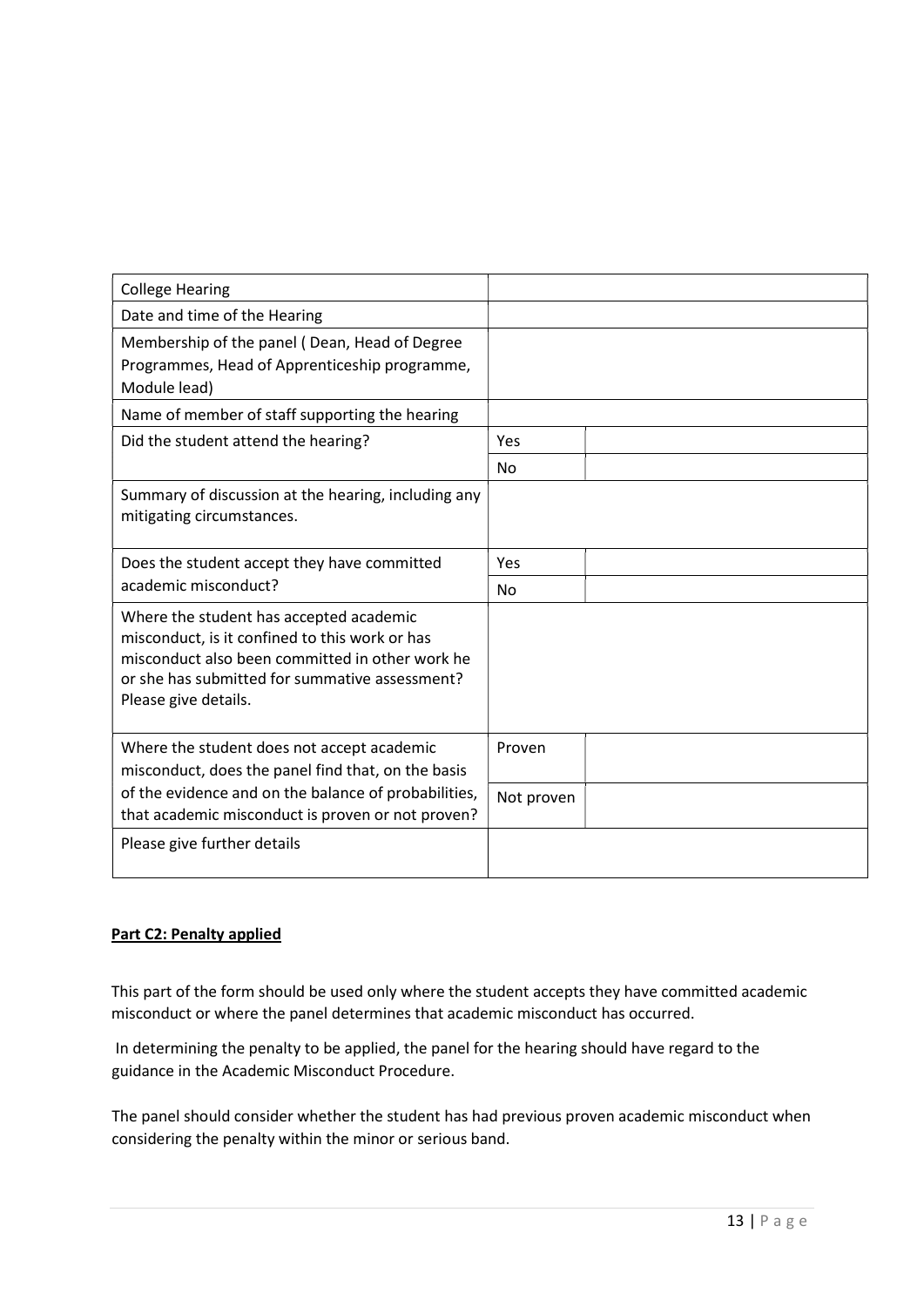|                                               | Based on the information and findings in part C2, and having regard to the guidance in the Academic<br>Misconduct Procedure, the panel recommends that the following penalty or penalties be applied: |
|-----------------------------------------------|-------------------------------------------------------------------------------------------------------------------------------------------------------------------------------------------------------|
| Informal warning (only if first               |                                                                                                                                                                                                       |
| offence and minor)                            |                                                                                                                                                                                                       |
|                                               |                                                                                                                                                                                                       |
| Formal penalty (please give details)          |                                                                                                                                                                                                       |
| Please give reasons for the panel's decision: |                                                                                                                                                                                                       |
|                                               |                                                                                                                                                                                                       |

Please send the completed form to the student within five working days of the hearing.

The form will be submitted to the Board of Examiners by the Head of Degree Programmes.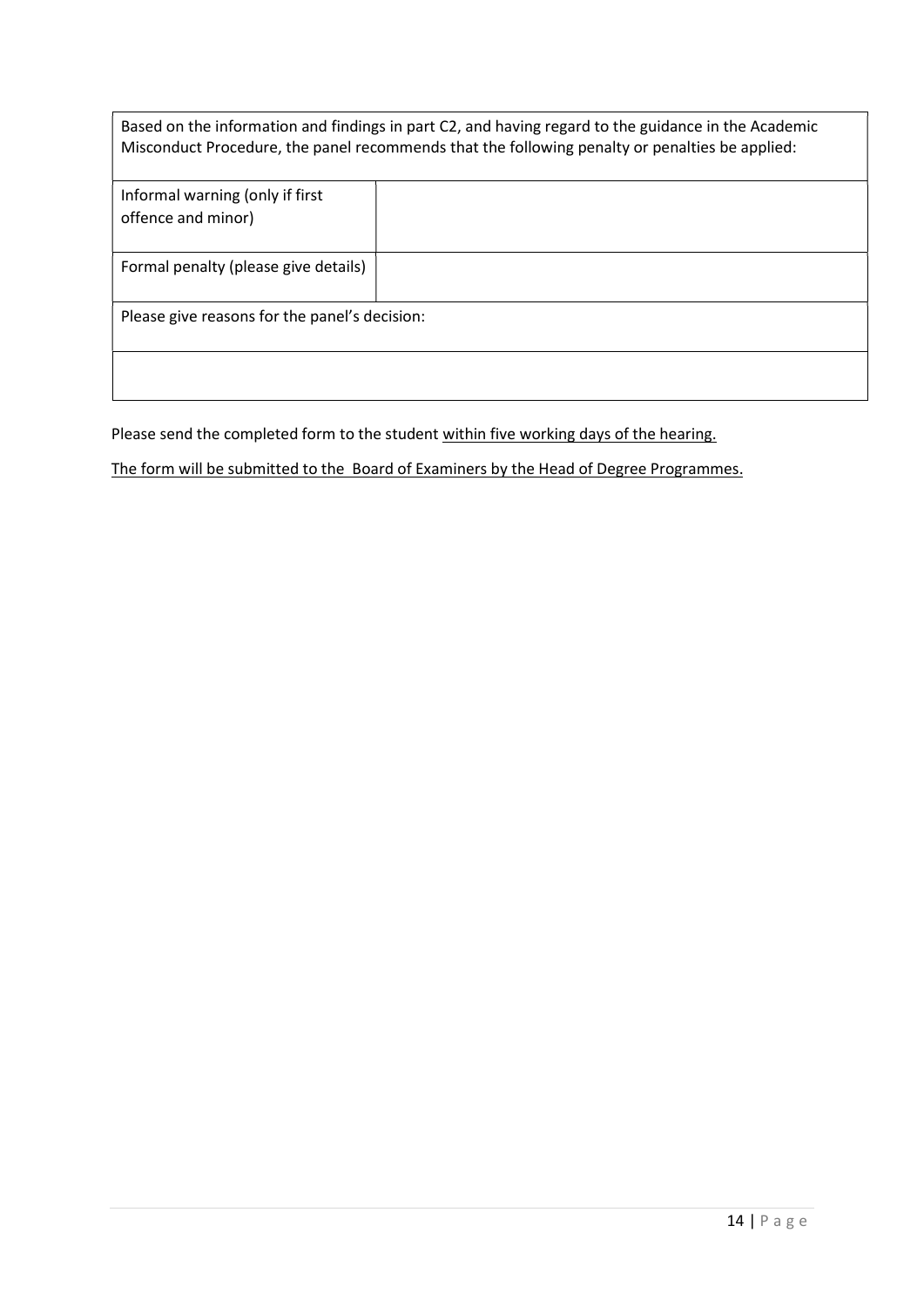# Plagiarism Reference Tariff

*This tariff is based on a national research consultation exercise conducted on behalf of plagiarismadvice.org by Peter Tennant and Gill Rowell. The full report will be available for download from plagiarismadvice.org from August 2010.*

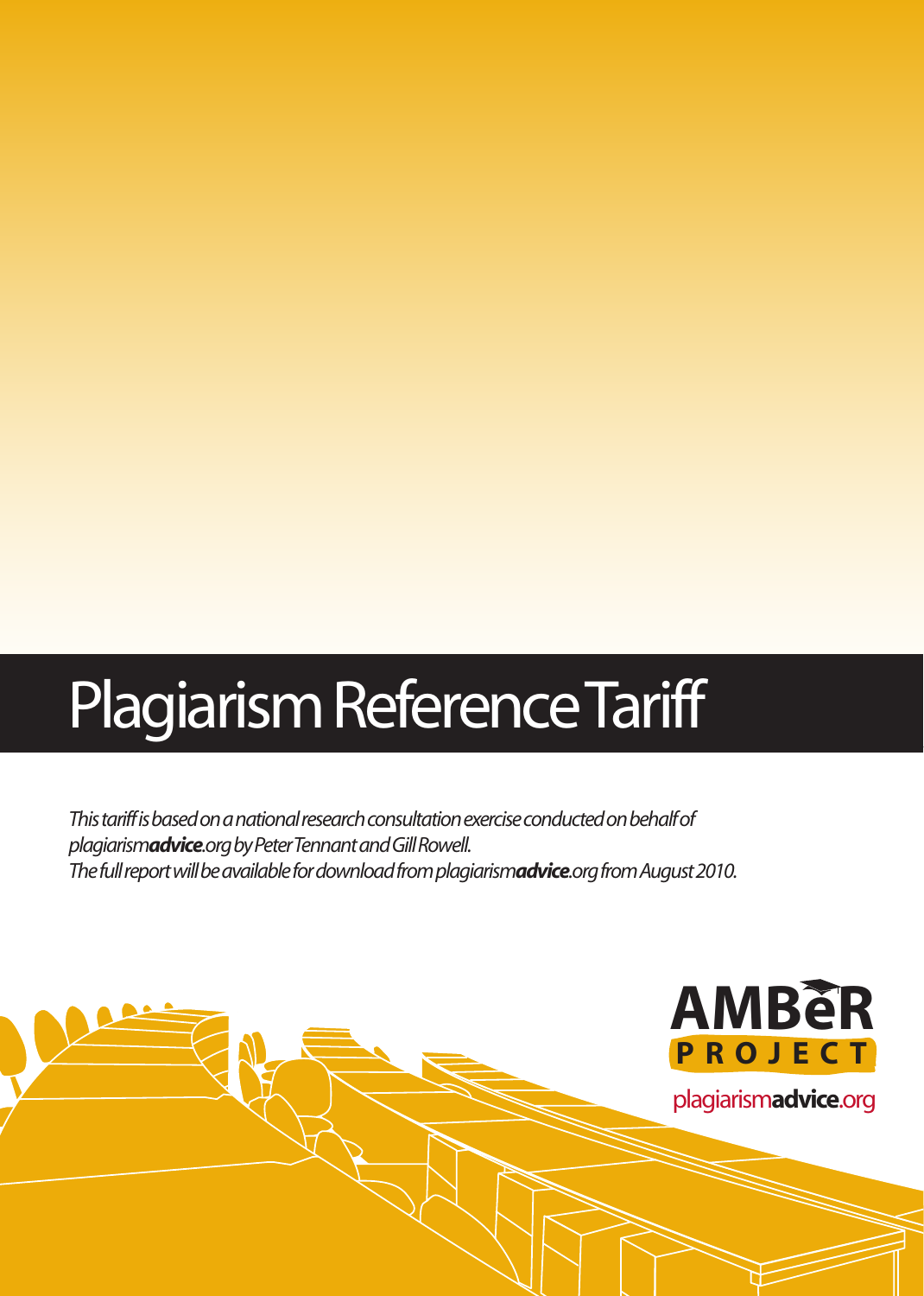

## **Assign points based on the following criteria**

## **HISTORY**

| 1st Time     | 100 points |
|--------------|------------|
| 2nd Time     | 150 points |
| $3rd/+$ Time | 200 points |

## AMOUNT / EXTENT

| Below 5% AND less than two sentences                                              | 80 points  |
|-----------------------------------------------------------------------------------|------------|
| As above but with critical aspects* plagiarised                                   | 105 points |
| Between 5% and 20% OR more than two sentences but not more than two paragraphs    | 105 points |
| As above but with critical aspects* plagiarised                                   | 130 points |
| Between 20% and 50% OR more than two paragraphs but not more than five paragraphs | 130 points |
| As above but with critical aspects* plagiarised                                   | 160 points |
| Above 50% OR more than five paragraphs                                            | 160 points |
| Submission purchased from essay mill or ghostwriting service <sup>t</sup>         | 225 points |

*\* Critical aspects are key ideas central to the assignment*

*† Some institutions may consider this to be a separate form of academic malpractice*

### LEVEL / STAGE

| Level 1                         | <b>70 points</b> |
|---------------------------------|------------------|
| ່ Level 2                       | 115 points       |
| Level 3/Postgraduate 140 points |                  |

## VALUE OF ASSIGNMENT

| Standard weighting                           | 30 points |
|----------------------------------------------|-----------|
| Large project (e.g. final year dissertation) | 60 points |

## ADDITIONAL CHARACTERISTICS

Evidence of deliberate attempt to disguise plagiarism by changing words, sentences or references to avoid detection **40 points**

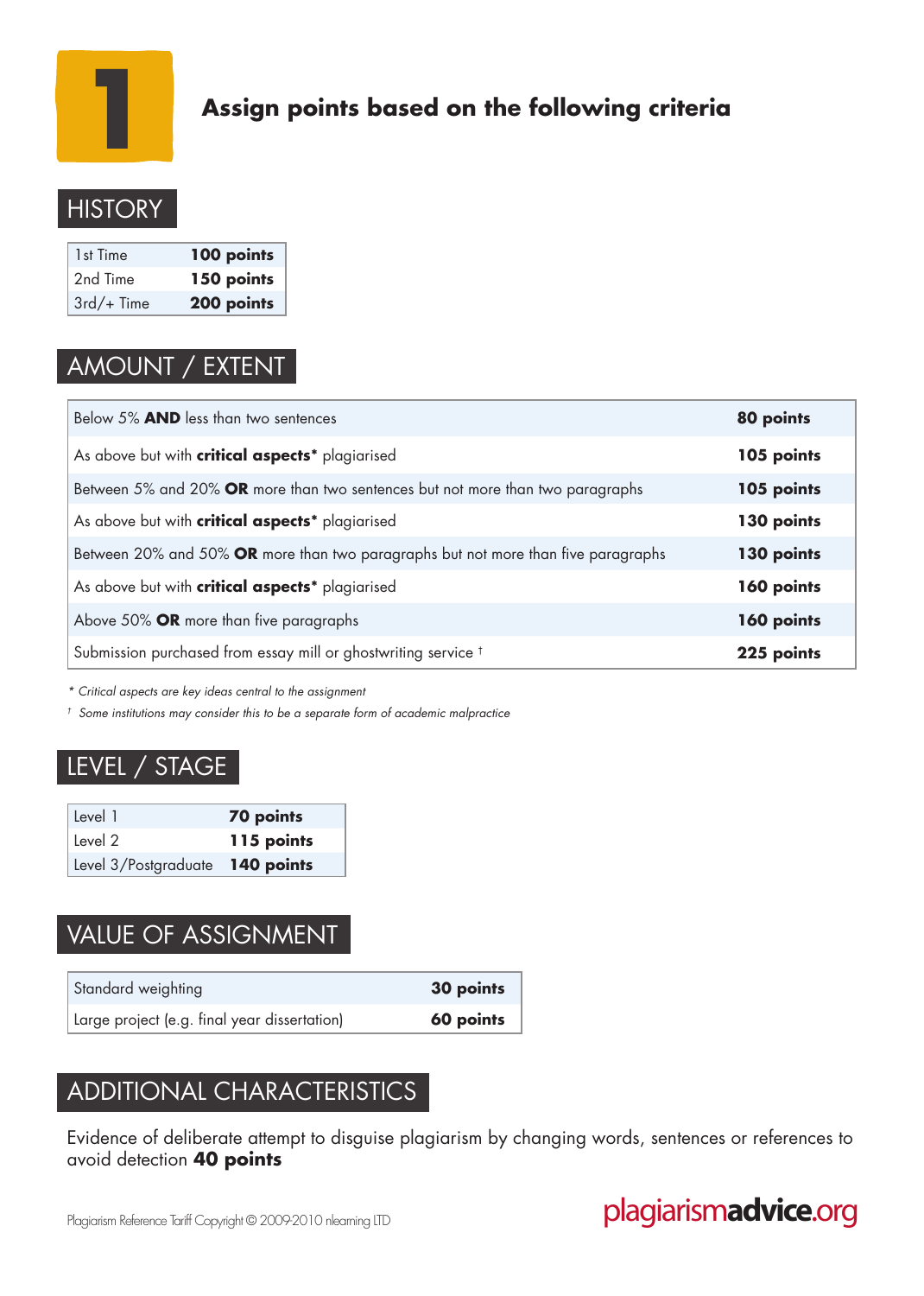

## **Award penalties based on the points**

## PENALTIES (Summative Work)

In all cases a formal warning is given and a record made contributing to the student's previous history

| <b>Points</b> | <b>Available Penalties</b>                                                                                                                                                                                                                                                                                                                                                                                                                                                                        |
|---------------|---------------------------------------------------------------------------------------------------------------------------------------------------------------------------------------------------------------------------------------------------------------------------------------------------------------------------------------------------------------------------------------------------------------------------------------------------------------------------------------------------|
| 280 - 329     | Assignment awarded 0% - resubmission required, with no penalty on mark<br>$\bullet$                                                                                                                                                                                                                                                                                                                                                                                                               |
| 330 - 379     | Assignment awarded 0% - resubmission required, with no penalty on mark<br>Assignment awarded 0% - resubmission required but mark capped or reduced                                                                                                                                                                                                                                                                                                                                                |
| 380 - 479     | Assignment awarded 0% - resubmission required but mark capped or reduced<br>$\bullet$<br>Assignment awarded 0% - no opportunity to resubmit                                                                                                                                                                                                                                                                                                                                                       |
| 480 - 524     | Assignment awarded 0% - no opportunity to resubmit<br>$\bullet$<br>Module awarded 0% - re-sit required, but mark capped or reduced<br>$\bullet$<br>Module awarded 0% - no opportunity to re-sit, but credit still awarded<br>$\bullet$                                                                                                                                                                                                                                                            |
| $525 - 559$   | Module awarded 0% - re-sit required, but mark capped or reduced<br>$\bullet$<br>Module awarded 0% - no opportunity to re-sit, but credit still awarded<br>$\bullet$<br>Module awarded 0% - no opportunity to re-sit, and credit lost<br>$\bullet$<br>Award classification reduced<br>$\bullet$<br>Qualification reduced (e.g. Honours -> no Honours)<br>$\bullet$<br>Expelled from institution but credits retained<br>$\bullet$<br>Expelled from institution with credits withdrawn<br>$\bullet$ |
| 560+          | Module awarded 0% - no opportunity to resit, and credit lost<br>$\bullet$<br>Award classification reduced<br>$\bullet$<br>Qualification reduced (e.g. Honours -> no Honours)<br>$\bullet$<br>Expelled from institution but credits retained<br>$\bullet$<br>Expelled from institution with credits withdrawn<br>$\bullet$                                                                                                                                                                         |

## PENALTIES (Formative Work)

| $280 - 379$ | Informal warning                                                                |
|-------------|---------------------------------------------------------------------------------|
| $380+$      | Formal warning, with record made contributing to the student's previous history |